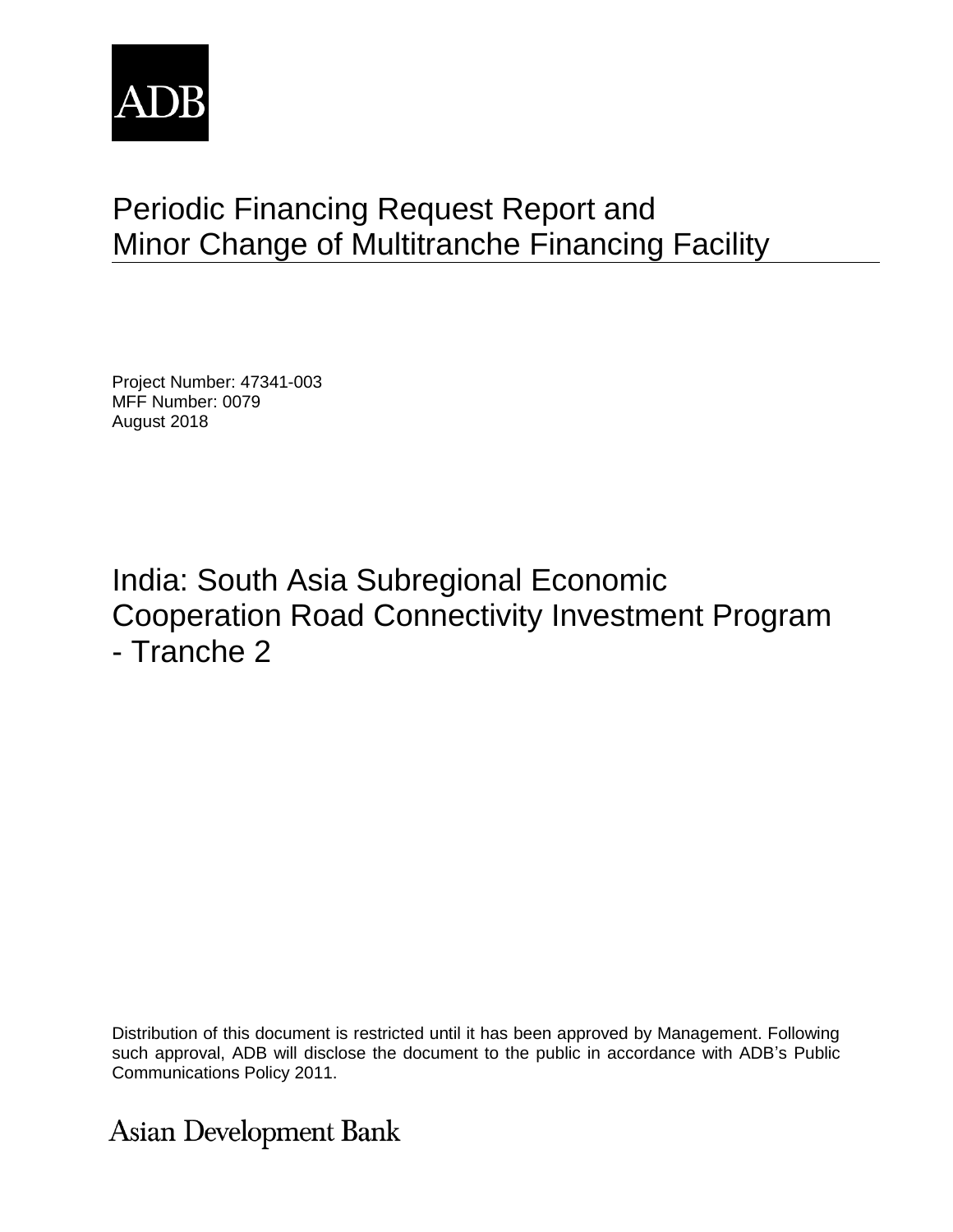# **CURRENCY EQUIVALENTS**

(as of 1 August 2018)

| <b>Currency Unit</b> |     | India rupee/s $(\bar{\tau})$ |
|----------------------|-----|------------------------------|
| ₹1.00                | $=$ | \$0.0146                     |
| \$1.00               | $=$ | ₹68.4907                     |

#### **ABBREVIATIONS**

| ADB           |                          | Asian Development Bank                                                  |
|---------------|--------------------------|-------------------------------------------------------------------------|
| AH            |                          | Asian Highway                                                           |
| <b>EIRR</b>   |                          | economic internal rate of return                                        |
| <b>FFA</b>    |                          | framework financing agreement                                           |
| <b>IEE</b>    |                          | initial environmental examination                                       |
| km            |                          | kilometer                                                               |
| MFF           |                          | multitranche financing facility                                         |
| <b>MORTH</b>  |                          | Ministry of Road Transport and Highways                                 |
| <b>MPWD</b>   | $\overline{\phantom{0}}$ | <b>Manipur Public Works Department</b>                                  |
| <b>NHIDCL</b> |                          | National Highways and Infrastructure Development Corporation<br>Limited |
| PIU           |                          | project implementation unit                                             |
| <b>SAARC</b>  |                          | South Asian Association for Regional Cooperation                        |
| <b>SASEC</b>  | $\equiv$                 | South Asia Subregional Economic Cooperation                             |
| <b>SPS</b>    | $\qquad \qquad -$        | <b>Safeguard Policy Statement</b>                                       |
| <b>WBPWD</b>  |                          | West Bengal Public Works Department                                     |

## **NOTES**

- (i) The fiscal year (FY) of the Government of India and its agencies ends on 31 March. "FY" before a calendar year denotes the year in which the fiscal year ends, e.g., FY2018 ends on 31 March 2018.
- (ii) In this report, "\$" refers to United States dollars.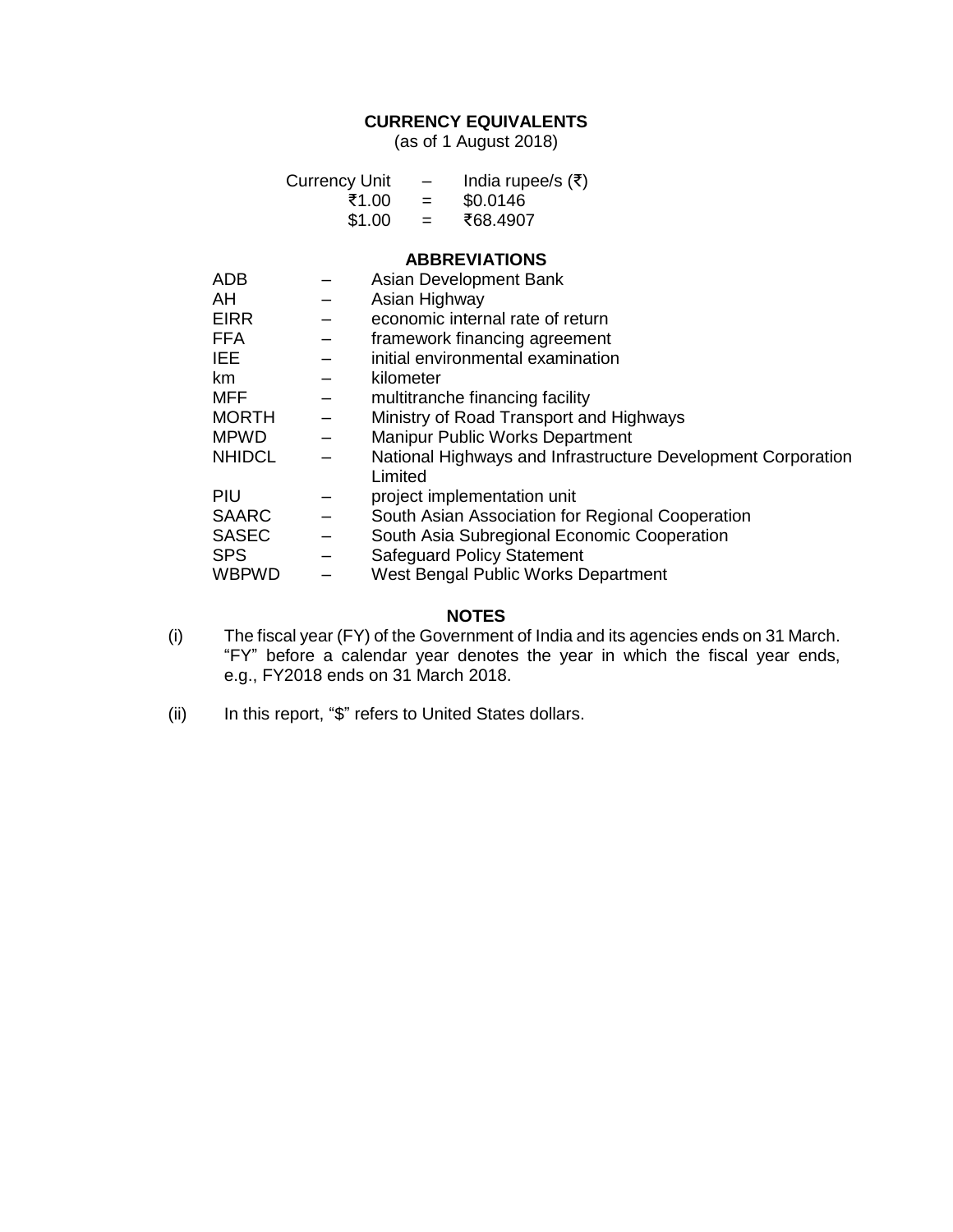| <b>Vice-President</b>   | Wencai Zhang, Operations 1                                                                                          |
|-------------------------|---------------------------------------------------------------------------------------------------------------------|
| <b>Director General</b> | Hun Kim, South Asia Department (SARD)                                                                               |
| <b>Director</b>         | Ravi Peri, Transport and Communications Division, SARD                                                              |
| <b>Team leader</b>      | Yang Lu, Transport Specialist, SARD                                                                                 |
| <b>Team members</b>     | Christopher Lee Damandl, Senior Counsel, Office of the General Counsel<br>Johan Georget, Transport Specialist, SARD |
|                         | Maria Laureen Laurito, Senior Social Development Officer, SARD                                                      |
|                         | Anil Motwani, Senior Project Officer (Transport), SARD                                                              |
|                         | Shigehiko Muramoto, Project Administration Unit Head, SARD<br>Ma. Lualhati Rueda, Project Analyst, SARD             |
|                         | Tsuneyuki Sakai, Project Administration Unit Head, Southeast Asia                                                   |
|                         | Department (SERD)                                                                                                   |
|                         | Mitzi Vina Tamayo, Operations Assistant, SARD                                                                       |
|                         | Shekinah Noa Shelomi Wenceslao, Senior Operations Assistant, SERD                                                   |
|                         | Karma Yangzom, Senior Environment Specialist, SARD                                                                  |
| <b>Peer reviewers</b>   | Zheng Wu, Project Administration Unit Head, Central and West Asia                                                   |
|                         | Department                                                                                                          |

In preparing any country program or strategy, financing any project, or by making any designation of or reference to a particular territory or geographic area in this document, the Asian Development Bank does not intend to make any judgments as to the legal or other status of any territory or area.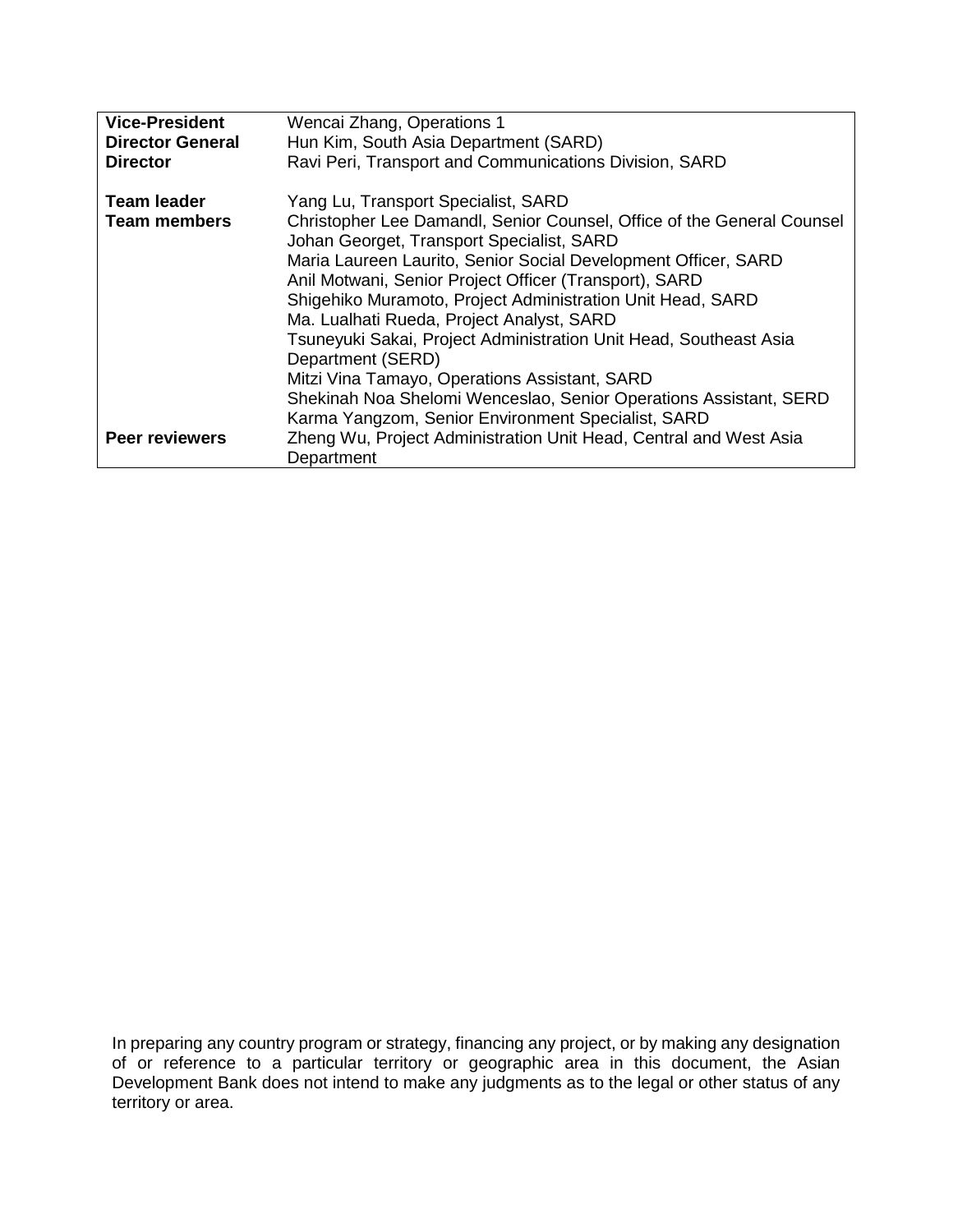## **CONTENTS**

# TRANCHE AT A GLANCE

MAPS

| Ι.   | <b>BACKGROUND</b>                                                                                                                                                                                                                | 1                                |
|------|----------------------------------------------------------------------------------------------------------------------------------------------------------------------------------------------------------------------------------|----------------------------------|
| ΙΙ.  | ASSESSMENT OF IMPLEMENTATION                                                                                                                                                                                                     | $\overline{2}$                   |
| III. | PERIODIC FINANCING REQUEST                                                                                                                                                                                                       | 4                                |
|      | Impact and Outcome<br>А.<br>B.<br>Outputs<br>C.<br><b>Investment and Financing Plans</b><br>D.<br><b>Implementation Arrangements</b><br>Ε.<br><b>Project Readiness</b><br>F.<br>Advance Contracting and Retroactive Financing    | 4<br>4<br>4<br>6<br>6<br>6       |
| IV.  | <b>DUE DILIGENCE</b>                                                                                                                                                                                                             | 7                                |
|      | Technical<br>Α.<br>B.<br><b>Economic and Financial</b><br>C.<br>Governance<br>D.<br>Poverty, Social, and Gender Dimensions<br>Е.<br>Safeguards<br>F.<br><b>Risks and Mitigating Measures</b><br>G.<br><b>Risk Categorization</b> | 7<br>7<br>7<br>8<br>8<br>9<br>10 |
| V.   | <b>ASSURANCES</b>                                                                                                                                                                                                                | 10                               |
| VI.  | MINOR CHANGE OF THE MULTITRANCHE FINANCING FACILITY                                                                                                                                                                              | 10                               |
| VII. | <b>RECOMMENDATIONS</b>                                                                                                                                                                                                           | 10                               |

#### APPENDIXES

- 1. Design and Monitoring Framework for Tranche 2
- 2. Loan Agreement
- 3. Project Agreements
- 4. Updated Facility Administration Manual
- 5. Updated Contribution to the ADB Results Framework
- 6. Economic and Financial Assessments for Tranche 2
- 7. Updated Summary of Poverty Reduction and Social Strategy
- 8. Procurement Plan for Tranche 2<br>9. Due Diligence Reports
- Due Diligence Reports
- 10. Updated Frameworks
- 11. Initial Environmental Examinations
- 12. Resettlement Plans
- 13. Updated Risk Assessment and Risk Management Plan
- 14. Project Climate Change Assessment and Management<br>15. Summary of Additional Financing Under Tranche 2
- Summary of Additional Financing Under Tranche 2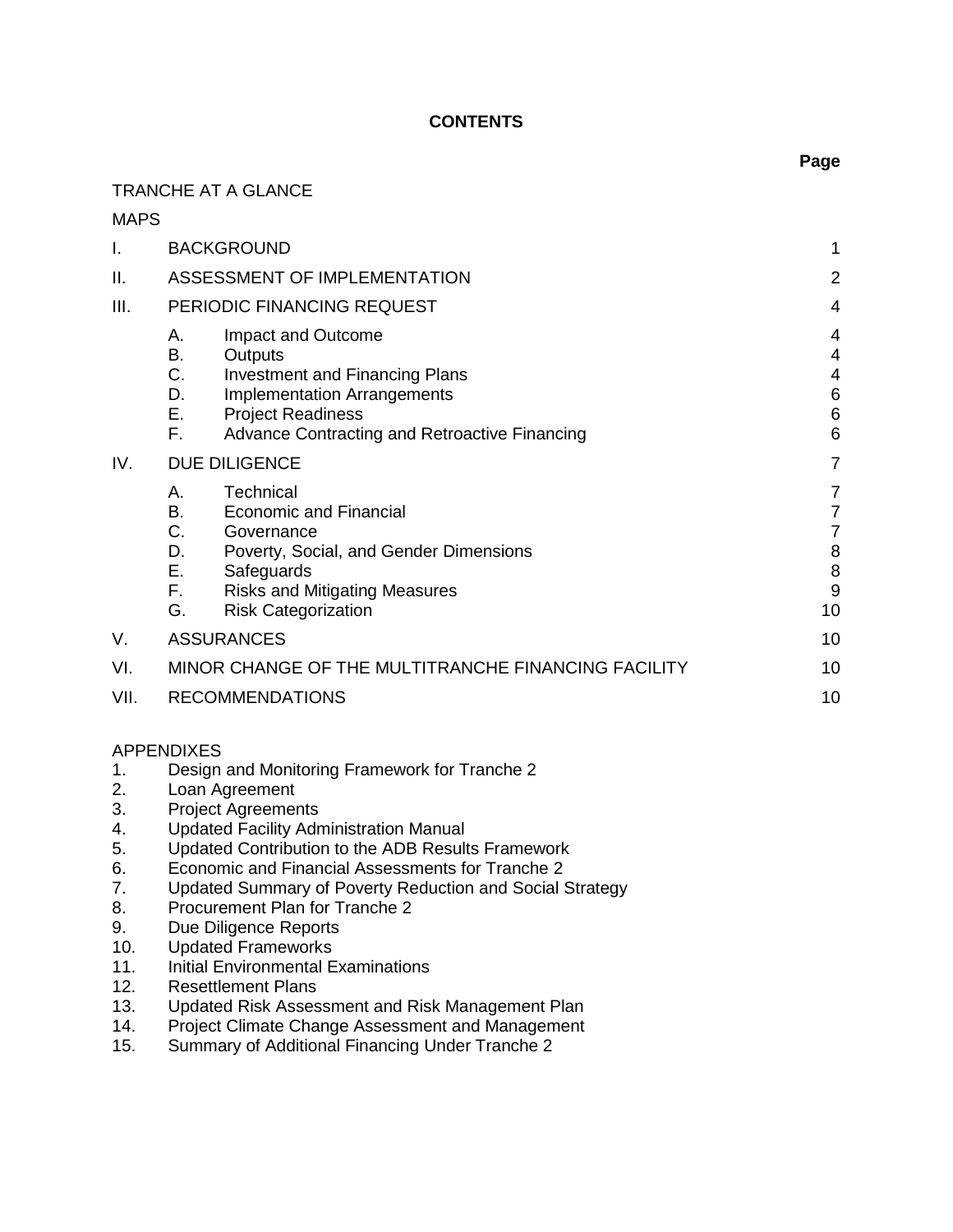Project Classification Information Status: Complete

| 1. Basic Data                |                                                                                               |                                        | Project Number: 47341-003         |        |
|------------------------------|-----------------------------------------------------------------------------------------------|----------------------------------------|-----------------------------------|--------|
| <b>Project Name</b>          | South Asia Subregional Economic Cooperation<br>Road Connectivity Investment Program-Tranche 2 | Department/Division                    | SARD/SATC                         |        |
| Country                      | India                                                                                         | <b>Executing Agency</b>                | Ministry of Road Transport        |        |
| <b>Borrower</b>              | India                                                                                         |                                        | and Highways, Public              |        |
|                              |                                                                                               |                                        | Works Department State of         |        |
|                              |                                                                                               |                                        | Manipur                           |        |
| 2. Sector                    | Subsector(s)                                                                                  |                                        | <b>ADB Financing (\$ million)</b> |        |
| Transport                    | Road transport (non-urban)                                                                    |                                        |                                   | 150.00 |
|                              |                                                                                               |                                        | Total                             | 150.00 |
| 3. Strategic Agenda          | Subcomponents                                                                                 | <b>Climate Change Information</b>      |                                   |        |
| Inclusive economic           | Pillar 1: Economic opportunities, including                                                   | Climate Change impact on the           |                                   | Medium |
| growth (IEG)                 | jobs, created and expanded                                                                    | Project                                |                                   |        |
| Environmentally              | Global and regional transboundary                                                             |                                        |                                   |        |
| sustainable growth           | environmental concerns                                                                        | <b>ADB Financing</b>                   |                                   |        |
| (ESG)                        |                                                                                               | Adaptation (\$ million)                |                                   | 44.20  |
| Regional integration         | Pillar 1: Cross-border infrastructure                                                         |                                        |                                   |        |
| (RCI)                        |                                                                                               |                                        |                                   |        |
| 4. Drivers of Change         | <b>Components</b>                                                                             | <b>Gender Equity and Mainstreaming</b> |                                   |        |
| Private sector               | Public sector goods and services essential                                                    | Some gender elements (SGE)             |                                   | ◢      |
| development (PSD)            | for private sector development                                                                |                                        |                                   |        |
| 5. Poverty and SDG Targeting |                                                                                               | <b>Location Impact</b>                 |                                   |        |
| Geographic Targeting         | <b>No</b>                                                                                     | Nation-wide                            |                                   | High   |
| Household Targeting          | No                                                                                            | Regional                               |                                   | High   |
| <b>SDG Targeting</b>         | Yes                                                                                           |                                        |                                   |        |
| <b>SDG Goals</b>             | SDG8, SDG10                                                                                   |                                        |                                   |        |
| 6. Risk Categorization:      | Complex                                                                                       |                                        |                                   |        |
|                              | 7. Safeguard Categorization Environment: B Involuntary Resettlement: A Indigenous Peoples: B  |                                        |                                   |        |
| 8. Financing                 |                                                                                               |                                        |                                   |        |
| <b>Modality and Sources</b>  |                                                                                               |                                        | Amount (\$ million)               |        |
| <b>ADB</b>                   |                                                                                               |                                        |                                   | 150.00 |
|                              | Sovereign MFF-Tranche (Regular Loan): Ordinary capital resources                              |                                        |                                   | 150.00 |
| Cofinancing                  |                                                                                               |                                        |                                   | 0.00   |
| None                         |                                                                                               |                                        |                                   | 0.00   |
| Counterpart                  |                                                                                               |                                        |                                   | 157.80 |
| Government                   |                                                                                               |                                        |                                   | 157.80 |
|                              |                                                                                               | <b>Total</b>                           |                                   | 307.80 |
|                              |                                                                                               |                                        |                                   |        |
|                              |                                                                                               |                                        |                                   |        |
|                              |                                                                                               |                                        |                                   |        |
|                              |                                                                                               |                                        |                                   |        |
|                              |                                                                                               |                                        |                                   |        |
|                              |                                                                                               |                                        |                                   |        |

#### **TRANCHE AT A GLANCE**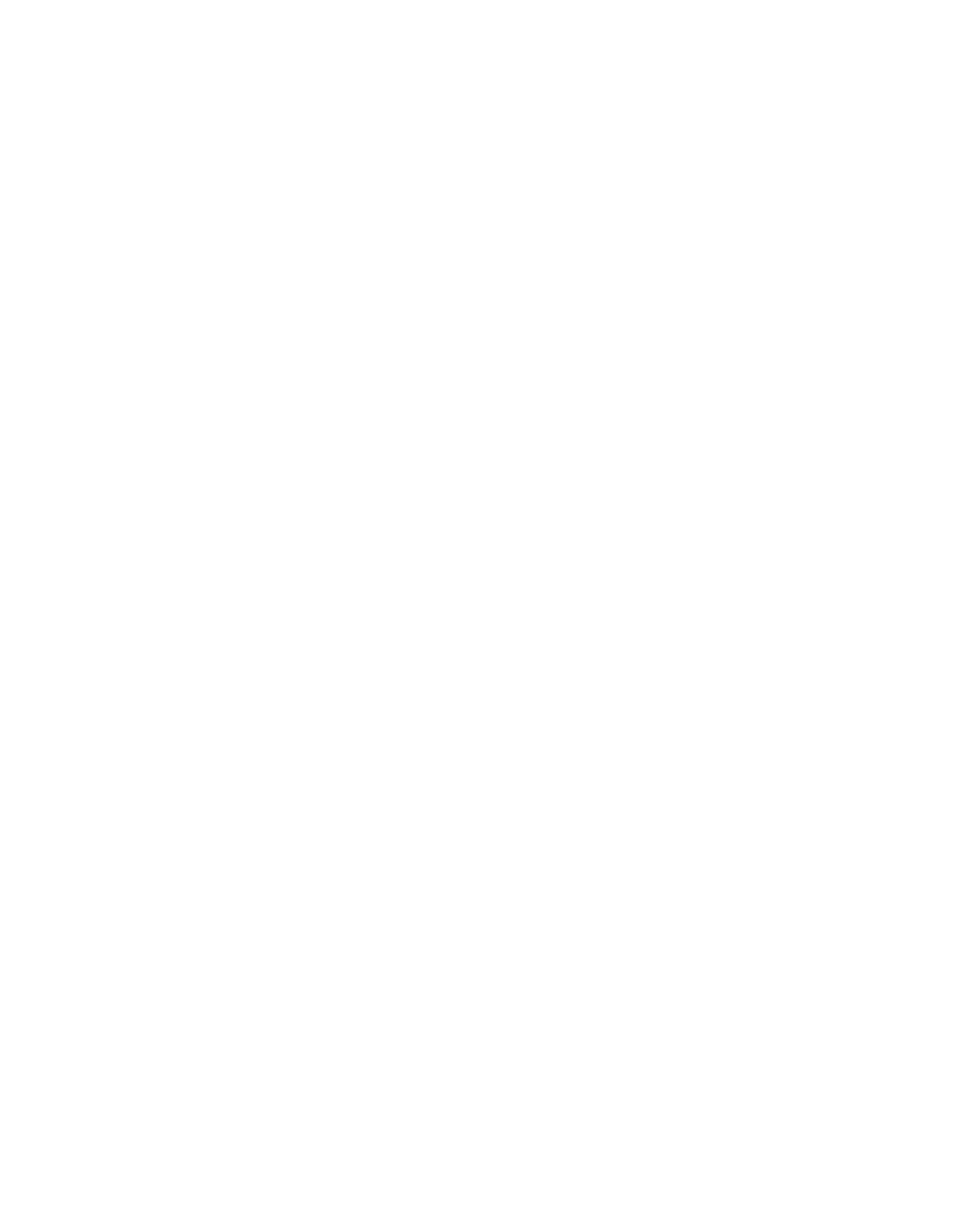#### **MAP OF WEST BENGAL**

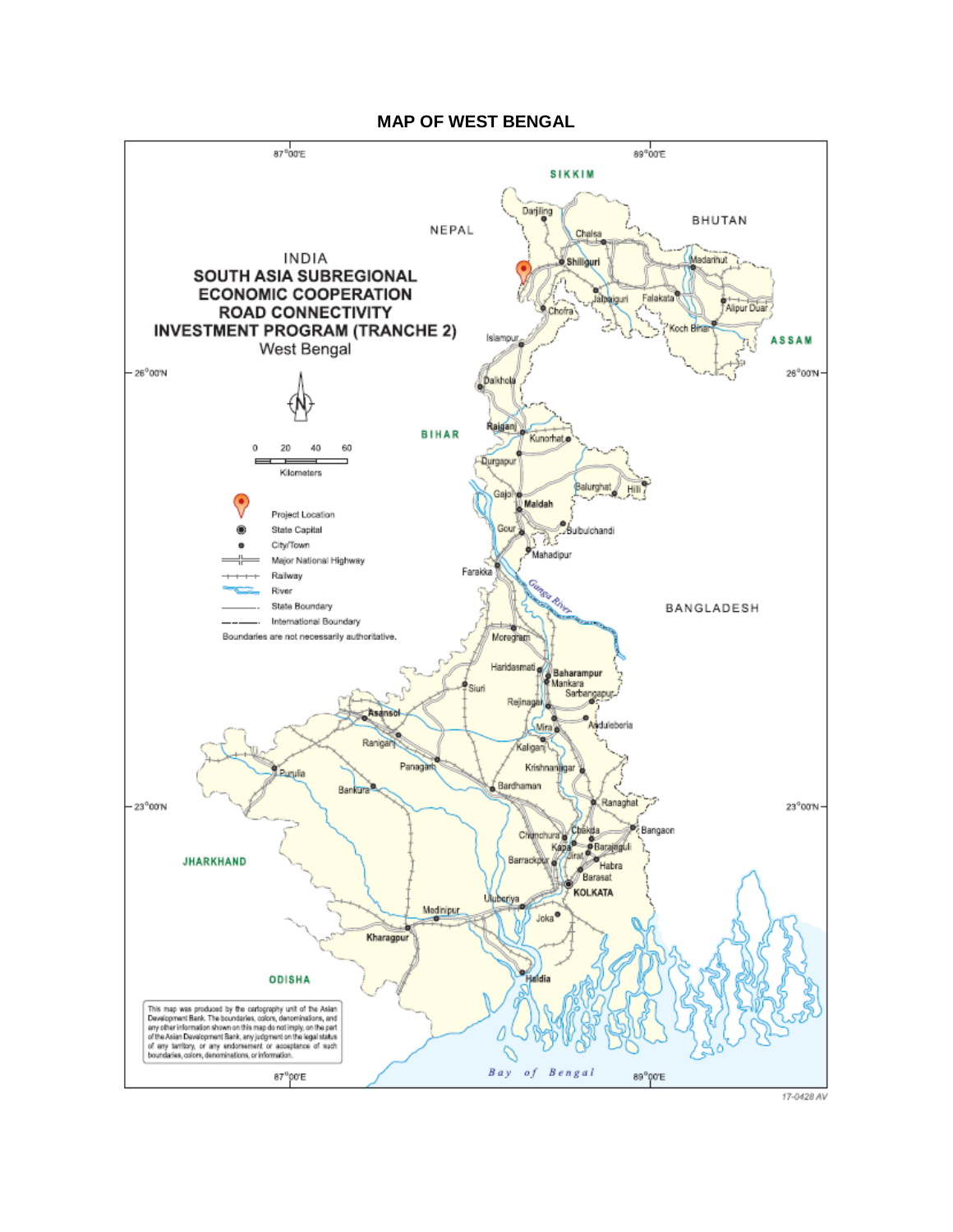#### **MAP OF MANIPUR**



17-0428 AV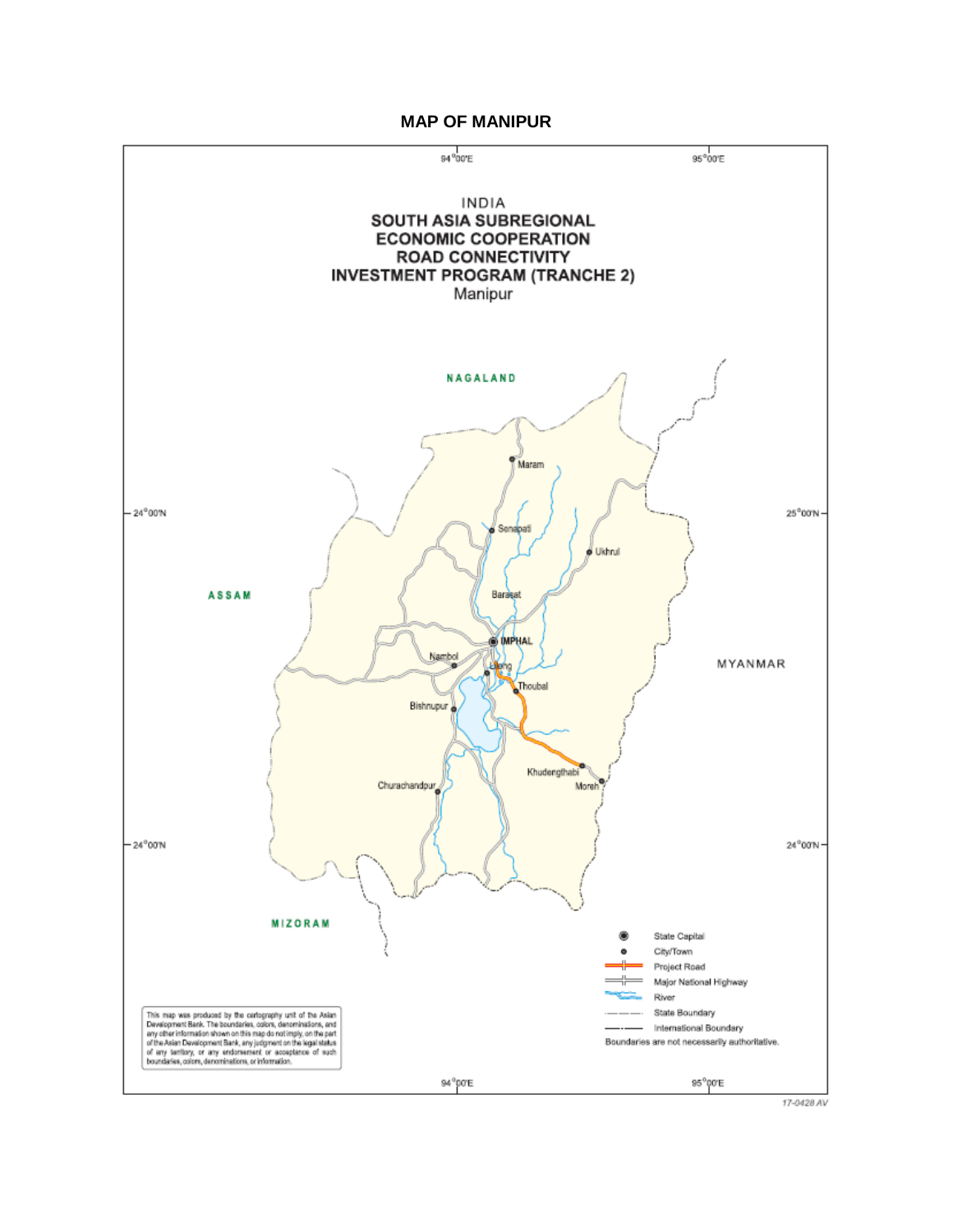## **I. BACKGROUND**

<span id="page-8-0"></span>1. Road transport is the dominant mode in South Asia, accounting for more than 65% of freight movement. Its importance is growing, as most of the trade between India and neighboring countries takes place along land routes. The border between Bangladesh and India has 10 important road-based check posts. The India–Nepal border has 19 official trading points, of which 15 are active and four are consistently used: Birgunj, Bhairahawa, and Biratnagar handle 80%–85% of the total international traffic of Nepal. The border crossing facilities at Banglabandha in Bangladesh, Fulbari and Panitanki in India, and Kakarvitta in Nepal are for Bangladesh–Nepal bilateral trading. Trade between South Asia Subregional Economic Cooperation (SASEC) countries via India to Myanmar and Thailand is by sea, which makes exchanges slow and expensive, especially for the landlocked countries and the West Bengal and North Eastern Region of India. Cross-border trade via roads between India and Myanmar, through Moreh, Tamu and Reed, comprises only 1.5% of the total road-based cross-border trade of Myanmar (\$1.1 billion), against 70.0% with the People's Republic of China and 26.0% with Thailand.<sup>1</sup>

2. Four regional platforms involving India provide strategic directions for regional connectivity and integration in the transport sector: (i) the Bay of Bengal Initiative for Multi-Sectoral Technical and Economic Cooperation, (ii) the South Asian Association for Regional Cooperation (SAARC), (iii) SASEC, and (iv) the United Nations Economic and Social Commission for Asia and the Pacific (UNESCAP). <sup>2</sup> UNESCAP promotes the Asian Highway (AH) Network, which includes 141,000 kilometers (km) of standardized roadways traversing 32 Asian countries with linkages to Europe. The AH-1, 2, 42, 43, 45, 46, 47, and 48 go through India. At the 16th SAARC Summit in 2010, the importance of six roads was recognized to promote intra-SAARC trade, especially for landlocked countries, including the AH-1, 2, 42, and 48.

3. The investment program was prepared in accordance with the above strategic context as detailed in the framework financing agreement (FFA) of the investment program. Tranche 1 covers the AH-2, AH-48, and a state highway in Manipur to connect remote villages in Manipur state to its capital city Imphal and Myanmar via the AH-1. Tranche 2 subprojects, which have been selected and designed in accordance with the selection criteria in the FFA, include upgrading part of the AH-1 connecting to Myanmar from Manipur and the construction of an international bridge between India and Nepal as the last mile connectivity improvement along the AH-2. Tranche 2 will also finance the cost overrun of the state highway in Manipur being constructed under tranche 1. Tranche 2 subprojects will reduce transactions costs along the targeted cross-border corridors substantially, creating economies of scale and commercial prosperity. The strategic importance of the tranche 2 subprojects was endorsed at the SASEC Trade Facilitation and Transport Working Group Meeting on 7–8 February 2017 in Colombo, and the project is included in the SASEC operational plan, 2016–2025.<sup>3</sup> The investment program continues to be relevant to related policies of SASEC countries, including India.

<sup>1</sup> ADB. 2014. *Report and Recommendation of the President to the Board of Directors: Proposed Multitranche Financing Facility to India for the South Asia Subregional Economic Cooperation Road Connectivity Investment Program.* Manila.

<sup>&</sup>lt;sup>2</sup> In 2017, Myanmar became a member of SASEC, extending the potential for promoting and accelerating the intersubregional cooperation between South and Southeast Asia and beyond.

<sup>3</sup> ADB. 2016. *South Asia Subregional Economic Cooperation Operational Plan, 2016–2025*. Manila.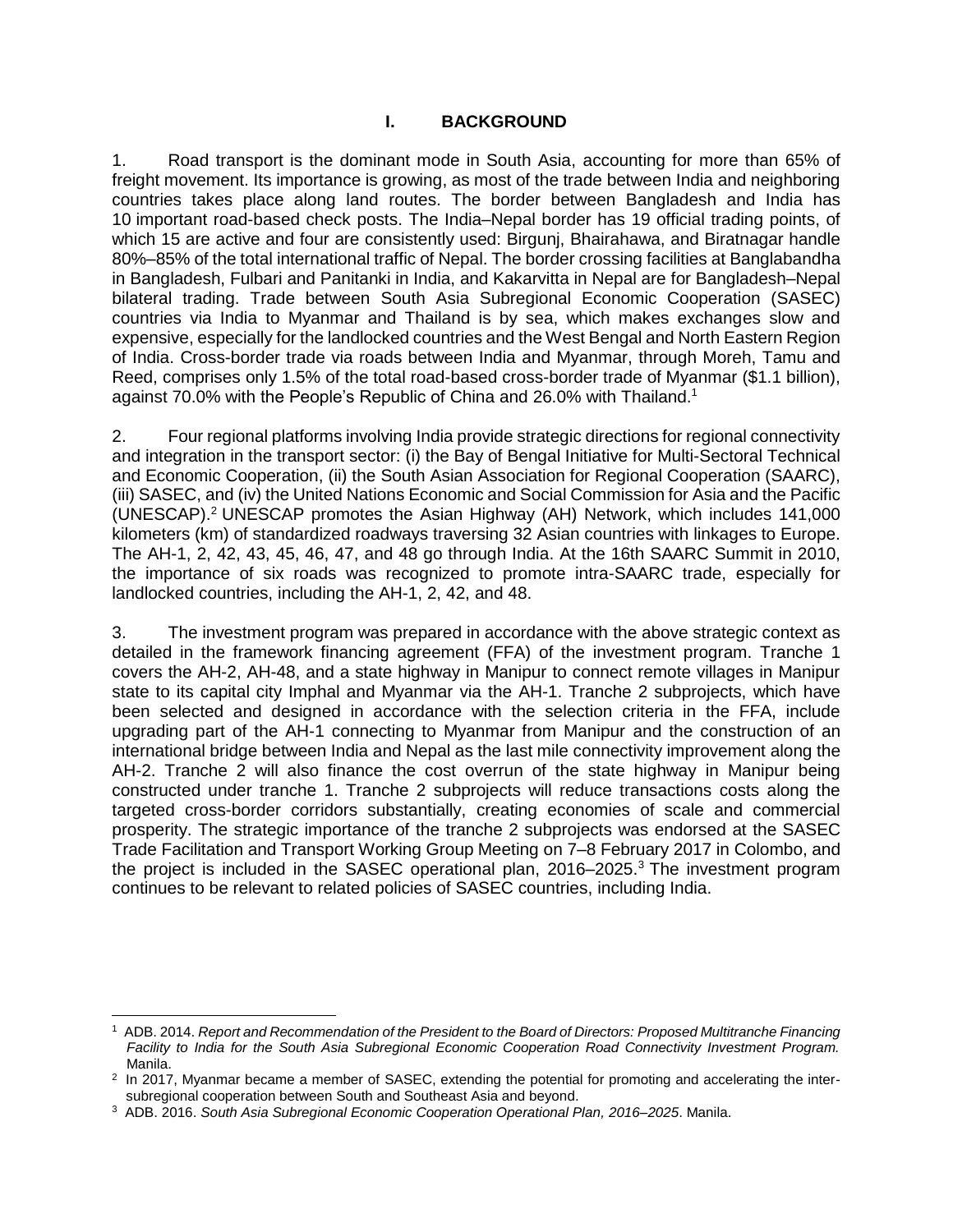# **II. ASSESSMENT OF IMPLEMENTATION**

<span id="page-9-0"></span>4. The Asian Development Bank (ADB) approved tranche 1 on 1 April 2014 as a sector loan comprising (i) two sample subprojects, for which full appraisals were completed at approval; and (ii) candidate non-sample subprojects, for which appraisals were to be conducted during project implementation. The loan was signed on 26 March 2015 and became effective on 24 June 2015.

5. Both sample subprojects, AH-2 and AH-48, are national highways. The Ministry of Road Transport and Highways (MORTH) is the executing agency, and the West Bengal Public Works Department (WBPWD) is the implementing agency of the national highway subprojects. The civil works of both subprojects began in May 2015, with the 30-month construction period ending in November 2017. Completion will be delayed by 14 months because of design modifications for providing better access and improved road safety to local communities. At the end of May 2018, physical progress of AH-2 was at 83%; AH-48 was at 79%. The total ADB disbursement for these subprojects was \$89,123,564.69 as of 31 May 2018.

6. ADB approved a subproject—the construction of about 103 km of the Imphal–Kangchup– Tamenglong state highway in Manipur (Manipur state highway subproject)—on 2 March 2016 to be financed by tranche 1. Manipur Public Works Department (MPWD) is the executing agency of the subproject. The works contract was awarded in March 2016, with an amount of about \$167.5 million. The civil works began in August 2016 and are scheduled to be completed in February 2020 in accordance with the contract. Following pre-construction activities, including access road provision, physical work started on 24 November 2016. At the end of May 2018, the Manipur state highway subproject had 7.56% physical progress. The total ADB disbursement for the subproject is \$37,858,241.95 including an advance fund as of 31 May 2018. An institutional support and capacity development consultant is supporting MPWD in implementing the subproject, and the capacity development activities by the consultant are *on track*.

7. **Change of the multitranche financing facility.** One amendment was made to the FFA during the implementation of tranche 1. The FFA designated reimbursement as the sole procedure for ADB disbursement. During the due diligence of the Manipur state highway subproject, ADB concluded that MPWD is unable to use the reimbursement procedure under which timely payments will be initially made to the contractor from its own funds. ADB approved the government's request to use the advance fund procedure for the subprojects to be executed by MPWD, as a minor change of the multitranche financing facility (MFF) on 1 March 2016.

8. **Consistency with multitranche financing facility constituents.** The government has been preparing subprojects from the list of the investment program. In accordance with the selection criteria in the FFA and current project preparation status, the government proposes to implement the investment program in three tranches, against the two tranches indicated in the FFA. The indicative subprojects to be financed in each tranche are in Table 1.

9. **Compliance with framework financing agreement undertakings and loan covenants.** All undertakings set forth in schedules 1, 3, and 5 of the FFA, and loan covenants attached to tranche 1, are being complied with. The submission of audited project financial statements in fiscal year 2016 for national highway subprojects was delayed by 8 months from the agreed due date. MORTH was reminded to submit them before the agreed deadline for subsequent periods.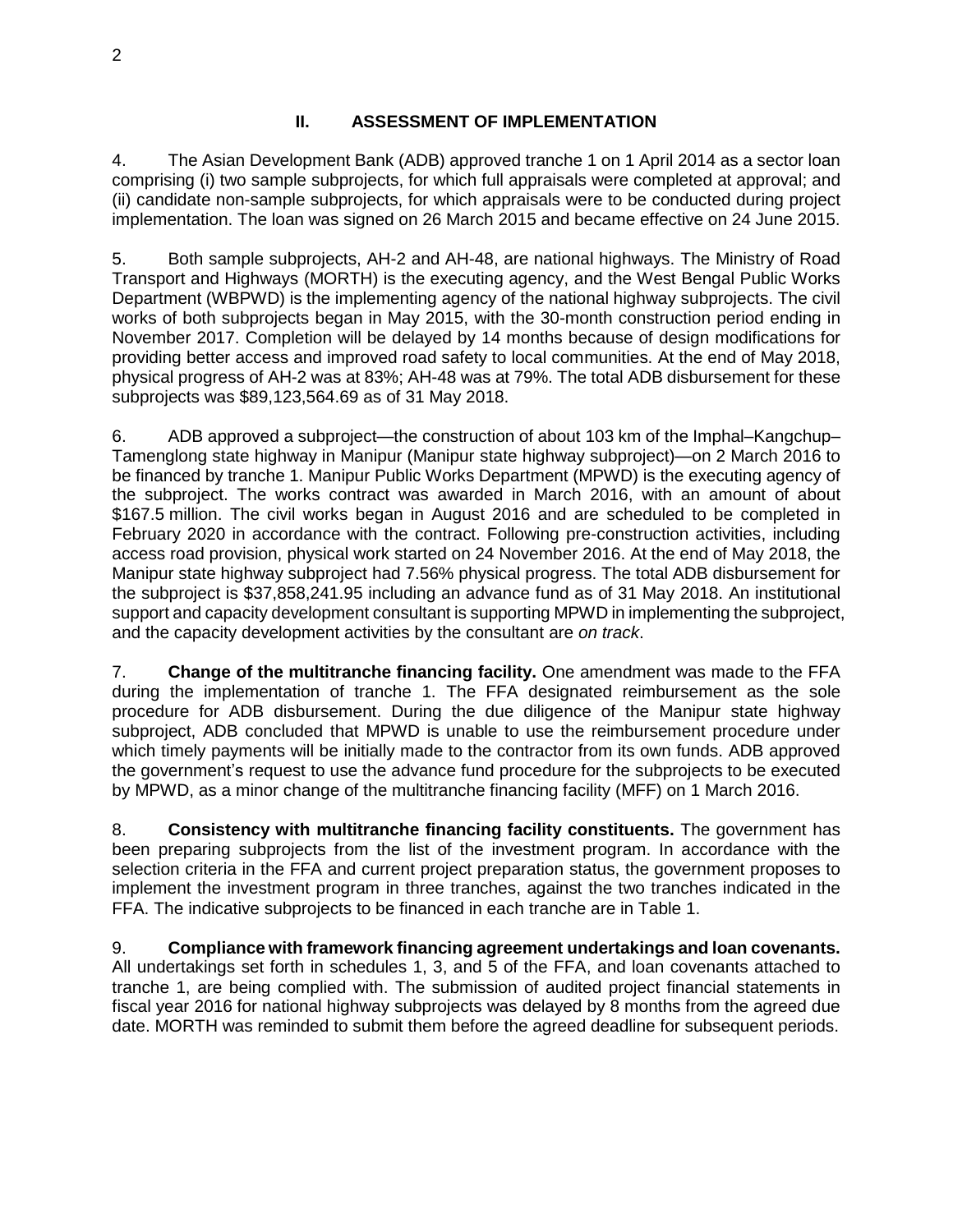| <b>Tranches</b> |                                         | <b>Subprojects</b>          |                          |
|-----------------|-----------------------------------------|-----------------------------|--------------------------|
| Tranche 1       | AH-2 (37.3 km)                          | AH-48 (90.6 km)             | Manipur state highway    |
|                 |                                         |                             | subproject (103.0 km)    |
|                 | Tranche 2   AH-1: Imphal-Moreh Priority | Mechi Bridge (1.5 km)       | Additional financing for |
|                 | section (65.7 km)                       |                             | Manipur state highway    |
|                 |                                         |                             | subproject               |
| Tranche 3       | AH-1: Imphal-Moreh                      | Imphal-Moreh Alternate Road |                          |
|                 | last mile (about 30 km)                 | (about 62 km)               |                          |

**Table 1: List of Proposed Subprojects to be Financed Under Each Tranche** 

 $AH = Asian Highway, km = kilometer.$ Source: Asian Development Bank.

10. Under tranche 2, the government requests ADB to finance (i) upgrading of about 66 km of the AH-1 (AH-1 priority section subproject), (ii) construction of about 1.5 km of Mechi Bridge (Mechi bridge subproject), and (iii) additional financing for the Manipur state highway subproject. The government continues to prepare candidate subprojects for tranche 3.

11. The revised investment program and financing plans are in Tables 2 and 3. Further details are in the updated facility administration manual (Appendix 4).

| $1$ abic 2. Nevised investment FTOGram ( $\phi$ minion)           |        |                               |        |        |  |
|-------------------------------------------------------------------|--------|-------------------------------|--------|--------|--|
| <b>Item</b>                                                       |        | Tranche 1 Tranche 2 Tranche 3 |        | Total  |  |
| A. Base Cost <sup>a</sup>                                         |        |                               |        |        |  |
| 1. Road Improvement                                               | 367.30 | 268.20                        | 106.70 | 742.20 |  |
| 2. MPWD Capacity Development and<br><b>Implementation Support</b> | 1.00   | 0.00                          | 0.00   | 1.00   |  |
| 3. Five-Year Performance-Based Maintenance                        | 24.10  | 16.50                         | 7.00   | 47.60  |  |
| Subtotal (A)                                                      | 392.40 | 284.70                        | 113.70 | 790.80 |  |
| <b>B.</b> Contingencies <sup>b</sup>                              | 23.10  | 17.00                         | 4.00   | 44.10  |  |
| C. Financing Charges During<br>Implementation $\circ$             | 9.30   | 6.10                          | 2.00   | 17.40  |  |
| Total (A+B+C)                                                     | 424.80 | 307.80                        | 119.70 | 852.30 |  |

## **Table 2: Revised Investment Program** (\$ million)

ADB = Asian Development Bank, MPWD = Manipur Public Works Department.

<sup>a</sup> In end of 2016 prices, including taxes and duties of about \$87 million to be partially financed from ADB loan resources.

b Physical contingencies computed at 5% for civil works. Price contingencies computed at 1.5% on foreign exchange costs and 5.5% on local currency costs; includes provision for potential exchange rate fluctuation under the assumption of a purchasing power parity exchange rate.

c Includes interest and commitment charges. Interest during construction for ADB loans has been computed at the 5-year forward London interbank offered rate plus a spread of 0.5% and applicable maturity-based premium of 10 basis points. Commitment charges for an ADB loan are 0.15% per year to be charged on the undisbursed loan amount.

Source: Asian Development Bank.

| <b>Table 3: Financing Plan (\$ million)</b>  |           |           |           |                           |  |  |  |
|----------------------------------------------|-----------|-----------|-----------|---------------------------|--|--|--|
| <b>Source</b>                                | Tranche 1 | Tranche 2 | Tranche 3 | <b>Share of Total (%)</b> |  |  |  |
| Asian Development Bank                       |           |           |           |                           |  |  |  |
| Ordinary capital resources (loan)            | 300.00    | 150.00    | 50.00     | 58.7                      |  |  |  |
| Government                                   | 124.80    | 157.80    | 69.70     | 41.3                      |  |  |  |
| 119.70<br>100.0<br>307.80<br>424.80<br>Total |           |           |           |                           |  |  |  |

Source: Asian Development Bank.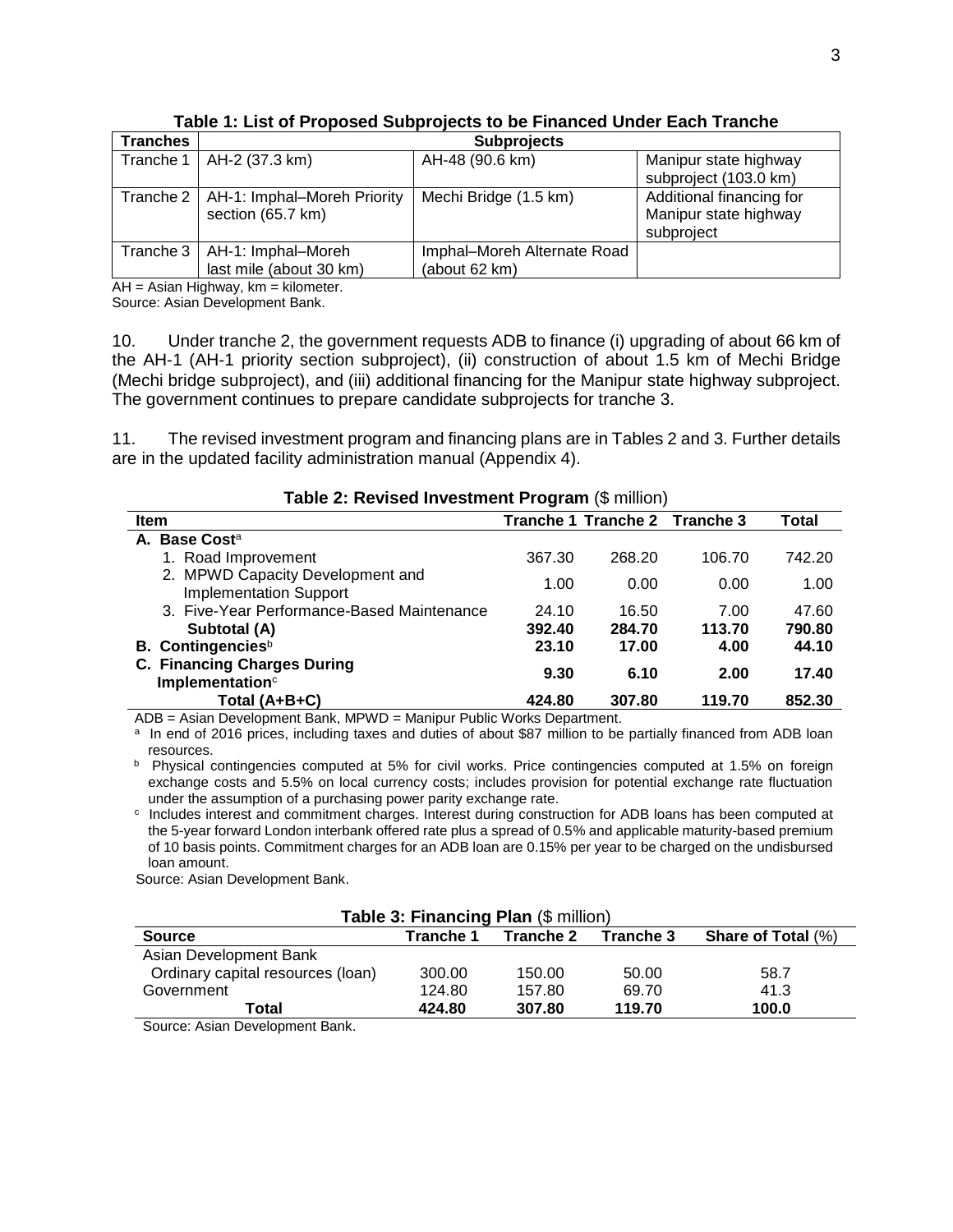# **III. PERIODIC FINANCING REQUEST**

## <span id="page-11-1"></span><span id="page-11-0"></span>**A. Impact and Outcome**

12. The impact will be connectivity with the North–East, both within the region and with the far eastern region, including Myanmar, Bangladesh, and Thailand improved, which is aligned with the government's Twelfth Five Year Plan.<sup>4</sup> The outcome will be road connectivity and efficiency of the international trade corridor in northern part of West Bengal and North Eastern Region of India improved.

## <span id="page-11-2"></span>**B. Outputs**

13. The output will be roads for regional connectivity improved. This will be achieved through (i) upgrading of about 66 km of national highway in Manipur state, (ii) construction of about 1.5 km of an international bridge between India and Nepal, and (iii) construction of about 103.0 km of a state highway in Manipur state.<sup>5</sup>

## <span id="page-11-3"></span>**C. Investment and Financing Plans**

14. The tranche is estimated to cost \$307.80 million (Table 4).

| Item |                                                | <b>Amount</b> <sup>a</sup> |
|------|------------------------------------------------|----------------------------|
|      | <b>Base Cost</b>                               |                            |
|      | Road improvement<br>1.                         | 268.20                     |
|      | 2. 5-year performance-based maintenance        | 16.50                      |
|      | Subtotal (A)                                   | 284.70                     |
| В.   | <b>Contingencies</b>                           | 17.00                      |
| C.   | <b>Financing Charges During Implementation</b> | 6.10                       |
|      | Total (A+B+C)                                  | 307.80                     |
|      |                                                |                            |

#### **Table 4: Tranche Investment Plan** (\$ million)

<sup>a</sup> In end of 2016 prices, including taxes and duties of about \$31 million to be partially financed from Asian Development Bank (ADB) loan resources. Exchange rate at \$1 = ₹66.

<sup>b</sup> Physical contingencies computed at 5.0% for civil works. Price contingencies computed at 1.5% on foreign exchange costs and 5.5% on local currency costs; includes provision for potential exchange rate fluctuation under the assumption of a purchasing power parity exchange rate.

c Includes interest and commitment charges. Interest during construction for ADB loan has been computed at the 5-year forward London interbank offered rate plus a spread of 0.50%. Source: Asian Development Bank.

 $\overline{a}$ 4 Government of India, Planning Commission. 2013. *Twelfth Five Year Plan, 2012–17*. *Economic Sector (Volume II).* Delhi.

<sup>&</sup>lt;sup>5</sup> Implementation of the state highway subproject is ongoing under the tranche 1 loan. Tranche 2 will finance the cost overrun, which the tranche 1 loan would not cover. The cost overrun results from the underestimate at tranche 1 loan processing. ADB's eligibility criteria for additional financing have been met. Tranche 1 remains technically feasible, economically viable, and financially sound after taking the additional financing into account. It aligns with the country partnership strategy and additional financing policy (ADB. 2010. *Additional Financing: Enhancing Development Effectiveness*. Manila). The government accords the state highway subproject high priority, and the additional financing will be consistent with the development objectives of the subproject. Tranche 1 is performing well in delivering expected outputs, and its implementation progress has been satisfactory. Out of the tranche 1 loan amount (\$300 million), the cumulative contract awards total is \$308.5 million (over 102.8%) and the disbursements are \$85.2 million (or 28.4%) at the exchange rate as of the end of May 2017. Compliance with safeguard policy requirements has been satisfactory. Risks have been managed successfully, and the project has an *on track* rating. Based on these criteria, the tranche 1 project performed well for the 12 months before interdepartmental review, and the design and implementation problems have been fully and satisfactorily addressed. Details are in the Summary of Additional Financing Under Tranche 2 (Appendix 15).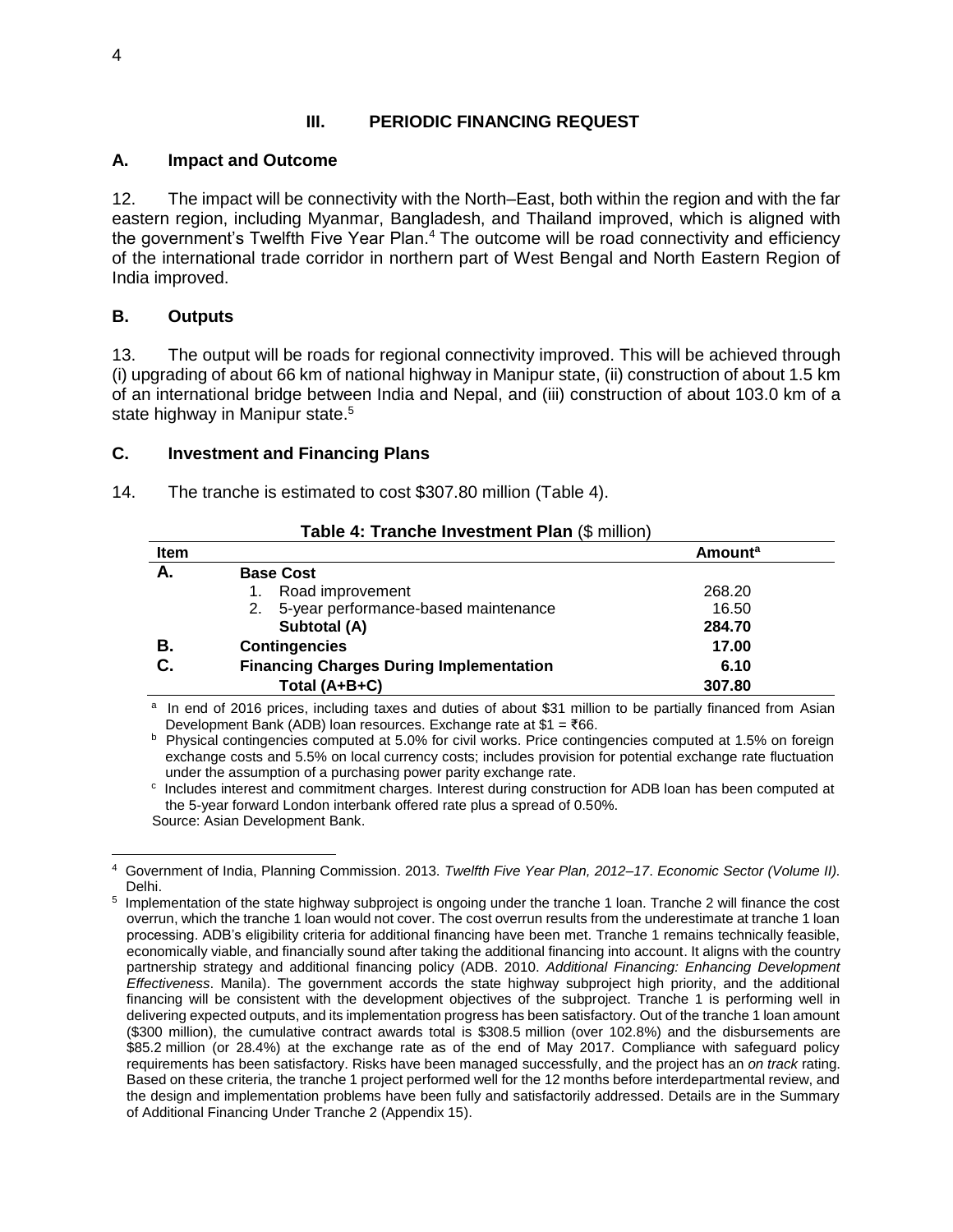15. The government has requested a loan of \$150 million from ADB's ordinary capital resources to help finance the project. The loan will have a 20-year term, including a grace period of 5 years; an annual interest rate determined in accordance with ADB's London Interbank offered rate (LIBOR)-based lending facility; a commitment charge of 0.15% per year; and such other terms and conditions set forth in the draft loan and project agreements. Based on the straight-line method, the average maturity is 12.75 years. There is no maturity premium payable to ADB.<sup>6</sup>

16. The overall financing plan of the tranche is in Table 5.

| <b>Table 5: Financing Plan</b>            |                            |                           |  |  |  |
|-------------------------------------------|----------------------------|---------------------------|--|--|--|
| <b>Source</b>                             | <b>Amount (\$ million)</b> | <b>Share of Total (%)</b> |  |  |  |
| Asian Development Bank                    |                            |                           |  |  |  |
| Ordinary capital resources (regular loan) | 150.00                     | 48.7                      |  |  |  |
| Government                                | 157.80                     | 51.3                      |  |  |  |
| Total                                     | 307.80                     | 100.0                     |  |  |  |
| Source: Asian Development Bank.           |                            |                           |  |  |  |

17. The investment plan and financing plan of the additional financing component of the tranche are in Tables 6 and 7.

|             | Table 6: Revised Investment Plan for Manipur State Highway Subproject (\$ million) |                                 |                        |                                   |        |  |
|-------------|------------------------------------------------------------------------------------|---------------------------------|------------------------|-----------------------------------|--------|--|
| <b>Item</b> |                                                                                    |                                 | <b>Current Amounta</b> | Additional Financing <sup>b</sup> | Total  |  |
| А.          |                                                                                    | <b>Base Cost</b>                |                        |                                   |        |  |
|             | 1.                                                                                 | Road improvement                | 157.50                 | 32.00                             | 189.50 |  |
|             | 2.                                                                                 | Capacity development            | 1.00                   | 0.00                              | 1.00   |  |
|             | 3.                                                                                 | 5-year performance-             |                        |                                   |        |  |
|             |                                                                                    | based maintenance               | 8.00                   | 1.40                              | 9.40   |  |
|             |                                                                                    | Subtotal (A)                    | 166.50                 | 33.40                             | 199.90 |  |
| В.          |                                                                                    | <b>Contingencies</b>            | 1.40                   | 0.00                              | 1.40   |  |
| C.          |                                                                                    | <b>Financing Charges During</b> |                        |                                   |        |  |
|             |                                                                                    | Implementation                  | 4.30                   | 0.90                              | 5.20   |  |
|             |                                                                                    | Total (A+B+C)                   | 172.20                 | 34.30                             | 206.5  |  |

a Refers to the original amount to be financed under tranche 1. Includes taxes and duties of about \$17 million to be partially financed from Asian Development Bank (ADB) loan resources. Exchange rate at \$1 = ₹66. **b** Includes taxes and duties of about \$4 million to be partially financed from ADB loan resources.

Source: Asian Development Bank.

| <b>Table 7: Revised Financing Plan</b> |                                                     |              |               |              |              |              |
|----------------------------------------|-----------------------------------------------------|--------------|---------------|--------------|--------------|--------------|
|                                        | <b>Additional Financing</b><br>Current <sup>a</sup> |              |               | Total        |              |              |
|                                        | Amount                                              | Share of     | Amount        | Share of     | Amount       | Share of     |
| <b>Source</b>                          | (\$ million)                                        | Total $(\%)$ | $($$ million) | Total $(\%)$ | $$$ million) | Total $(\%)$ |
| Asian Development Bank                 |                                                     |              |               |              |              |              |
| Ordinary capital resources             |                                                     |              |               |              |              |              |
| (regular loan)                         | 155.00                                              | 90.0         | 22.0          | 64.1         | 177.0        | 85.7         |
| Government                             | 17.20                                               | 10.0         | 12.3          | 35.9         | 29.5         | 14.3         |
| Total                                  | 172.20                                              | 100.0        | 34.3          | 100.0        | 206.5        | 100.0        |

Source: Asian Development Bank.

 $6$  This is based on the above loan terms and the government's choice of repayment options and dates.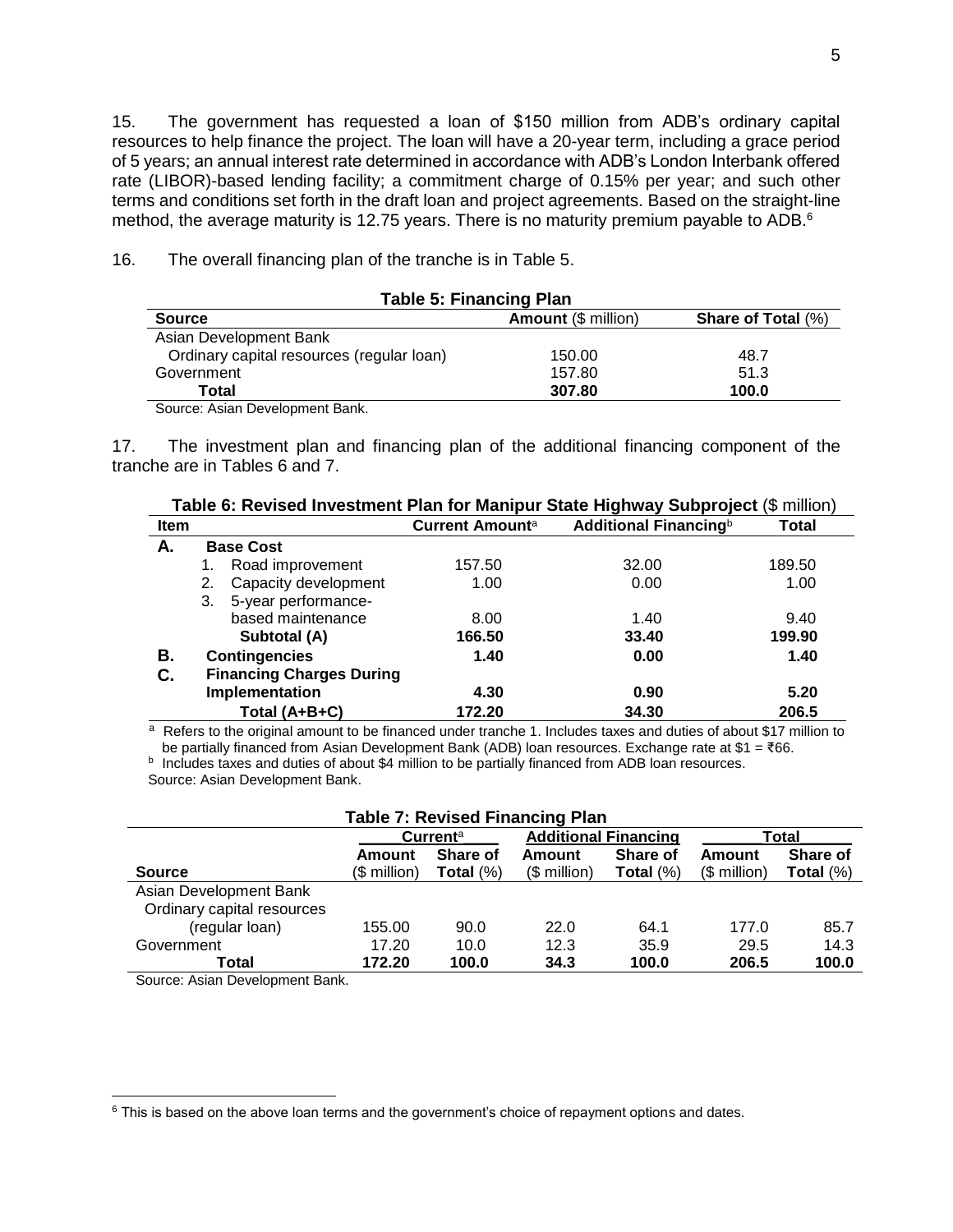# <span id="page-13-0"></span>**D. Implementation Arrangements**

18. MORTH has designated National Highways and Infrastructure Development Corporation Limited (NHIDCL) as the implementing agency for the national highway subprojects. NHIDCL was established in July 2014, as a fully owned company of MORTH, to expedite national highways and other infrastructure development in the North Eastern region and strategic areas of India sharing international boundaries. NHIDCL officials have vast experience in project procurement and implementation in public infrastructure development entities. MPWD continues as the implementing agency of the state highway subprojects.

19. The implementation arrangements for the tranche are summarized in Table 8 and described in detail in the updated facility administration manual (Appendix 4).

| rapie o. mipiementation Arrangements |                                                                   |                          |                             |
|--------------------------------------|-------------------------------------------------------------------|--------------------------|-----------------------------|
| <b>Aspects</b>                       | <b>Arrangements</b>                                               |                          |                             |
| Implementation period                | August 2018-December 2021                                         |                          |                             |
| Estimated completion date            | 31 December 2021                                                  |                          |                             |
| Estimated loan closing date          | 30 June 2022                                                      |                          |                             |
| Management                           |                                                                   |                          |                             |
| Oversight body<br>(i)                | SASEC Transport Working Group Representative for India; MORTH     |                          |                             |
| Executing agency<br>(ii)             | MORTH (for national highways), MPWD (for state highways)          |                          |                             |
| (iii) Key implementing               | NHIDCL, MPWD                                                      |                          |                             |
| agencies                             |                                                                   |                          |                             |
| (iv) Implementation unit             | National highways: NHIDCL branch offices (Gangtok and Imphal)     |                          |                             |
|                                      | State highways: MPWD in Imphal and 2 site offices with 15 staff   |                          |                             |
| Procurement                          | International competitive bidding                                 | 3 contracts <sup>a</sup> | $$151$ million <sup>a</sup> |
| Retroactive financing and            | <b>Works</b>                                                      |                          |                             |
| advance contracting                  |                                                                   |                          |                             |
| <b>Disbursement</b>                  | The loan proceeds will be disbursed in accordance with ADB's Loan |                          |                             |
|                                      | Disbursement Handbook (2017, as amended from time to time) and    |                          |                             |
|                                      | detailed arrangements agreed upon between the government and ADB. |                          |                             |

**Table 8: Implementation Arrangements**

ADB = Asian Development Bank, MORTH = Ministry of Road Transport and Highways, MPWD = Manipur Public Works Department, NHIDCL = National Highways and Infrastructure Development Corporation Limited, SASEC = South Asia Subregional Economic Cooperation.

<sup>a</sup> Refers to the estimates of contracts to be procured under tranche 2. Source: Asian Development Bank.

## <span id="page-13-1"></span>**E. Project Readiness**

20. Detailed project reports for the subprojects under the tranche have been completed under an ADB technical assistance project.<sup>7</sup> Bidding documents have been issued for all three procurement packages.

# <span id="page-13-2"></span>**F. Advance Contracting and Retroactive Financing**

21. NHIDCL has started advance contracting activities for all subprojects based on provisions in the FFA. The FFA also has a provision to allow retroactive financing of eligible expenditures toward civil works, equipment and materials up to 20% of the proposed individual loan, incurred before loan effectiveness but not earlier than 12 months before the date of signing of the related legal agreement. The government requests retroactive financing for tranche 2.

 $\overline{a}$ <sup>7</sup> ADB. 2009. *Technical Assistance to India for Advanced Project Preparedness for Poverty Reduction – Detailed Design for the Subregional Road Connectivity Project*. Manila.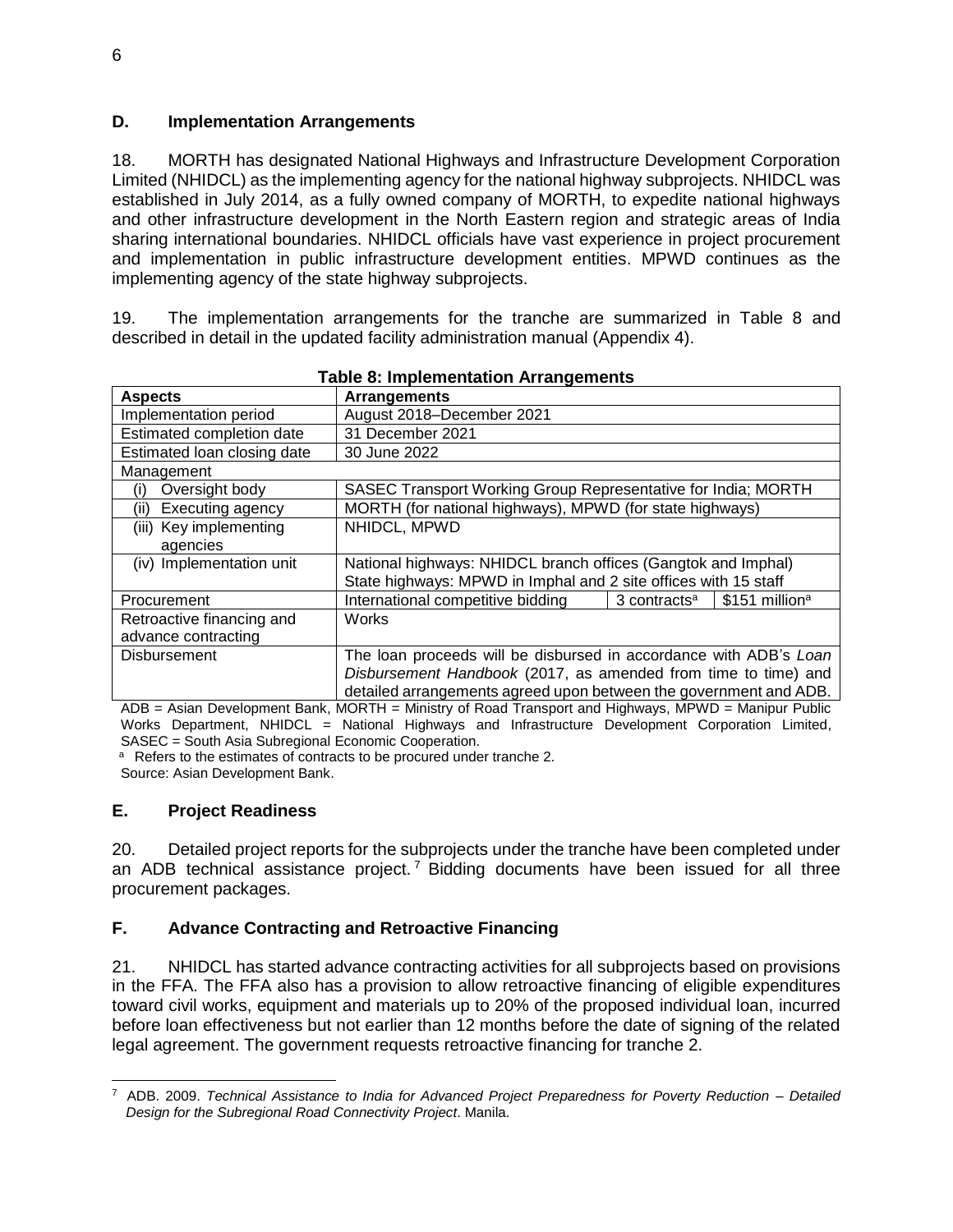# **IV. DUE DILIGENCE**

# <span id="page-14-1"></span><span id="page-14-0"></span>**A. Technical**

22. The engineering design was prepared to minimize land acquisition as well as social and environmental impacts. The recommendations of the road safety audit were incorporated in the design. Key climate change risks were identified as increased temperature and rainfall, which may cause flooding and landslides. The engineering design of the road embankment, drainage, culverts, and bridges has been adjusted to mitigate risks. Engineering, procurement, and construction forms of contracts will be used for national highway subprojects, including five-year performance-based maintenance, following the successful cases in India. The civil works contractor for the Manipur state highway subproject was procured under an item rate contract using ADB's standard bidding documents.

# <span id="page-14-2"></span>**B. Economic and Financial**

23. **Economic analysis.** The economic evaluation for subprojects under the tranche was carried out in accordance with ADB's guidelines. The principal benefits are savings in vehicle operating costs and travel time. The estimated overall economic internal rate of return (EIRR) of tranche 2 is 15.4%. EIRRs for individual subprojects are 16.2% for the AH-1 priority section, 15.0% for the Mechi bridge, and 14.2% for the Manipur state highway. The sensitivity analysis indicates that the AH-1 priority section and Mechi bridge have EIRRs above the 9% threshold with most adverse variations in costs and benefits. The Manipur state highway subproject has an EIRR of 11.9% under the most adverse variation in costs and benefits.

24. **Financial sustainability.** The project will not generate revenue. Incremental recurrent costs for all subprojects under the tranche are estimated to amount to ₹112 million per year, or 0.4% of MORTH's budget for maintaining national highways. The Manipur state highway subproject road will be declared a national highway after project completion, and MORTH will provide the budget required for its maintenance as part of its national highway network. All subprojects will have five-year performance-based maintenance after completion of construction.

# <span id="page-14-3"></span>**C. Governance**

25. **Financial management.** The financial management assessment concluded that the capacity of NHIDCL is adequate, and the overall risk is moderate. NHIDCL has satisfactory financial management capacity to record the required financial transactions, provide regular and reliable financial statements and monitoring reports, and safeguard its financial assets.

26. **Procurement and anticorruption.** NHIDCL is carrying out all procurement exercises in accordance with ADB's Procurement Guidelines (2015, as amended from time to time). An assessment of NHIDCL's e-procurement system concluded that it is generally compliant with ADB's requirements. The bidding documents were adjusted to ensure full compliance with ADB's Procurement Guidelines. ADB will closely monitor the use of the system during project implementation. MPWD will procure no contracts under the tranche. ADB's Anticorruption Policy (1998, as amended to date) was explained to and discussed with the government, NHIDCL and MPWD. The specific policy requirements and supplementary measures are described in the updated facility administration manual (Appendix 4).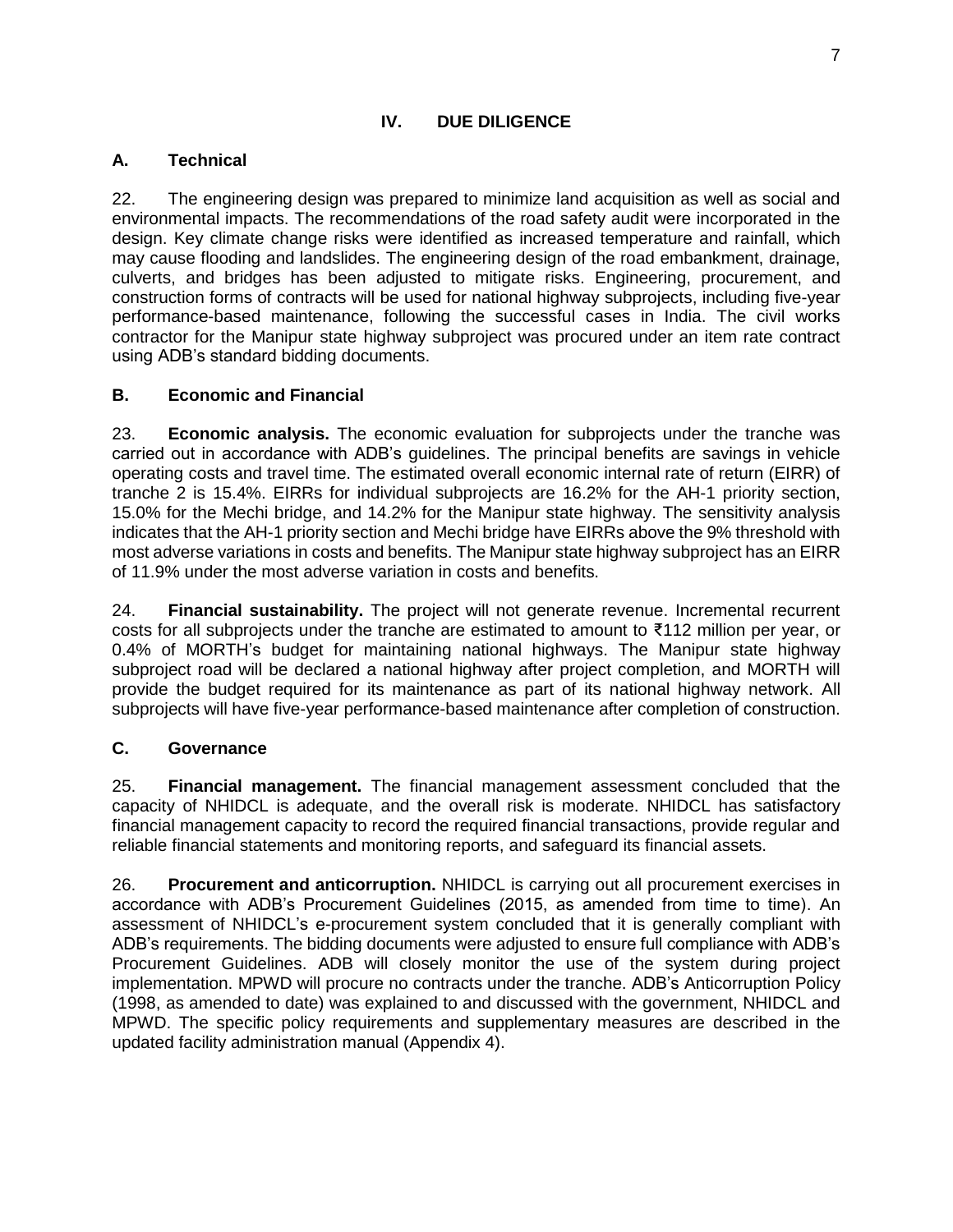# <span id="page-15-0"></span>**D. Poverty, Social, and Gender Dimensions**

27. The AH-1 will provide better road connectivity to local people who could not reap the benefits of locational advantages despite proximity to Myanmar and other Indian states. Half of the working population is self-employed in trade and business, including cross-border trade. Agriculture, non-farm labor, and the service sector each account for an equal proportion of workers. For Mechi bridge, the project area is an international border and a hub for cross-border commercial activities. About 11% of the respondents work in tea gardens. The bridge will provide stronger links between remote, poor regions and more developed markets, improving the region's socioeconomic situation and enhancing poverty reduction.

28. **Gender.** Women in project areas are mainly involved in household work, cultivation, farming activities, and working in tea estates near the project areas. Women indicated that improved road conditions and connectivity would provide better access to health services, better education, economic opportunities, and social interactions. Mitigation and key actions for tranche 2 include (i) physical improvements, including constructing about 66 km of paved shoulder, two rest areas, and at least nine bus bays that will be beneficial to the elderly, women, and children; (ii) encouraging civil works contractors to engage women workers and ensuring equal pay for equal work; and (iii) providing awareness-raising seminars in the project areas on HIV/AIDS, health and hygiene, road safety, and human trafficking.

29. **HIV/AIDS and trafficking.** Subproject areas are characterized by increasing rates of HIV/AIDS and other sexually transmitted infections, with concentrated epidemics. The National AIDS Control Organization of the Ministry of Health and Family Welfare and the State AIDS Prevention and Control Society are tasked with providing medical and health services, public awareness raising and social sector services, and monitoring. The state governments have set up the District AIDS Prevention and Control Unit to provide targeted interventions to high-risk groups, and an integrated and augmented system of prevention, care, support, and treatment at the district level. Based on existing government initiatives, mitigating measures are in place to address all health and social risks and impacts associated with infrastructure development in the project area. NHIDCL and MPWD will ensure that civil works contractors conduct awareness programs in HIV/AIDS, human trafficking, and child labor.

# <span id="page-15-1"></span>**E. Safeguards**

30. **Environmental impact**. Tranche 2 is categorized *B* in accordance with ADB's Safeguard Policy Statement (SPS 2009). No significant, irreversible environmental impacts are anticipated from the subprojects since none are located inside or near any protected or environmentally sensitive areas. Initial environmental examinations (IEE) have been prepared for each subproject. Environment safeguards compliance under tranche 1 has been found satisfactory; the environmental due diligence report is disclosed on the ADB website.

31. Anticipated environmental impacts from the subprojects entail typical road construction related issues such as removal of trees, generation of dust, noise, exhaust, waste from construction and worker camps, water contamination, occupational health and safety, slope failures, erosion, and siltation. Mitigation measures have been included in the environmental management plan, which the contractor will implement. Long-term impacts are mainly related to noise and emissions from the increased traffic, which will be curbed through the construction of noise barriers and speed control measures. For the Mechi bridge subproject, precautionary measures will be taken to avoid disturbing the hydrology, contaminating the water, and preventing social and health issues from the construction workers. Meaningful consultations were held with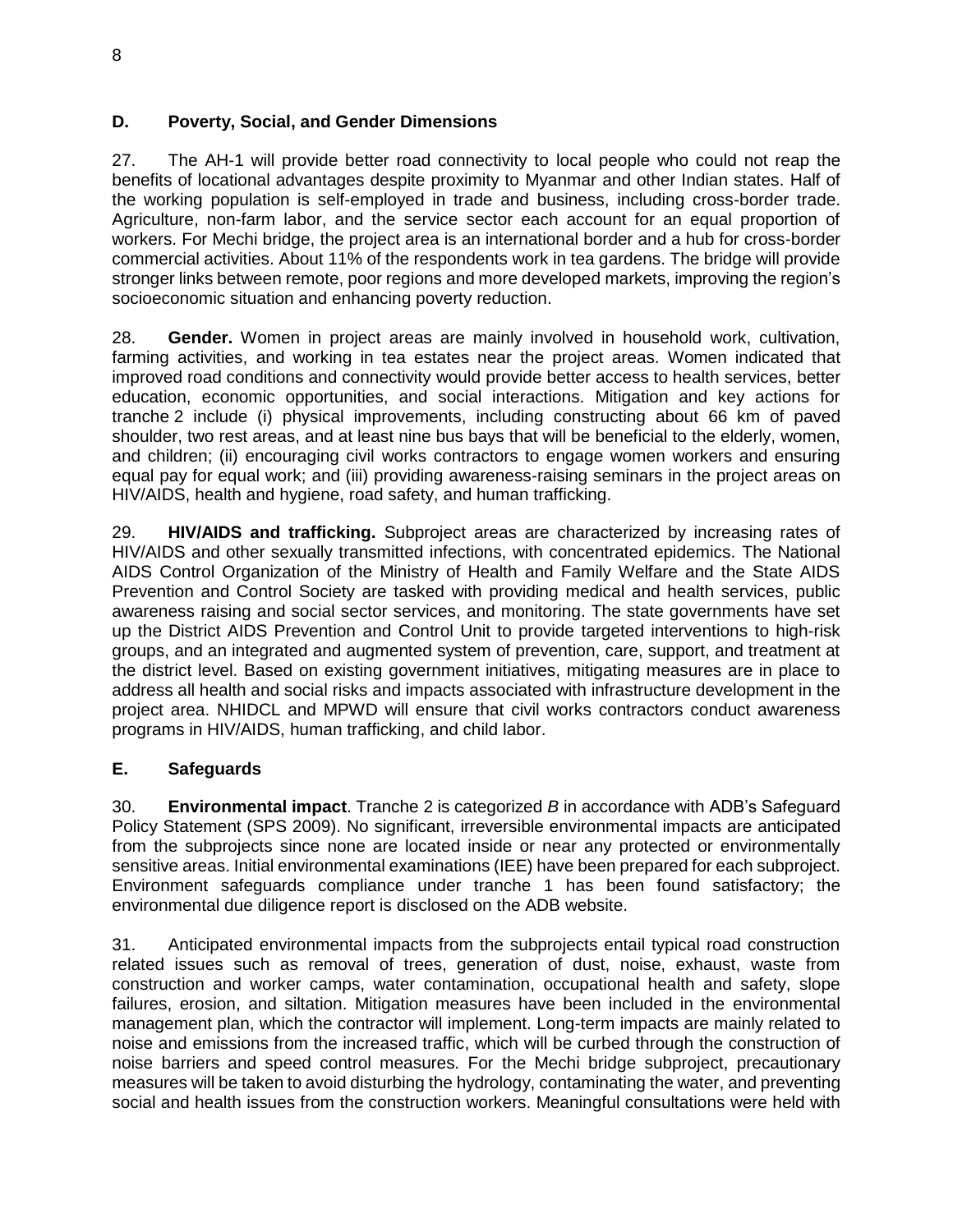affected persons and other key stakeholders while preparing the IEE. A grievance redress mechanism will be established to address any concerns and complaints during implementation.

32. The capacity of the project implementation units (PIUs) responsible for the AH-1 priority section and Mechi bridge subprojects needs to be strengthened during implementation. A safeguards focal person will be appointed at each PIU. The environment specialist engaged by NHIDCL will support the PIUs. The environment specialist of the authority's engineer engaged by NHIDCL will supervise and monitor the contractor. Each PIU will organize an initial workshop to clarify the roles and responsibilities of each party to comply with the requirements of the environmental assessment and review framework, IEEs, and environmental management plans.

33. **Involuntary resettlement.** Tranche 2 is categorized *A* in accordance with the SPS. The projects were developed to minimize impact. All plans were prepared in accordance with the resettlement framework of the investment program. One combined resettlement and indigenous peoples plan was prepared for AH-1 priority section, and two resettlement plans were prepared for Mechi bridge—one for India and one for Nepal. A total of 84.28 hectares will be acquired at replacement cost; 2,359 households comprising 12,888 persons will be affected, occupying 621 structures. Of these households, 404 will be physically displaced, 1,955 will be economically displaced, and 1,007 will experience significant impact. The displaced households will be entitled to compensation for the loss of land and structures at replacement cost, shifting cost, and other income restoration assistance. The resettlement cost is estimated at about \$64.5 million. Meaningful consultation and information disclosure have been undertaken to seek the affected peoples' concerns. Channels are in place for grievance redress. The implementing agencies have adequate capacity to implement the resettlement plans. Due diligence of tranche 1 found that ongoing subprojects are in compliance with loan covenants.

34. **Indigenous peoples.** Tranche 2 is categorized *B* in accordance with the SPS. Planning was undertaken in accordance with the indigenous peoples planning framework of the investment program. A total of 262 indigenous peoples' households will be impacted by involuntary resettlement, but this does not trigger the requirement for broad community support. The census found that tribal groups in the subproject areas freely interact with outside communities and live along existing roads to benefit from better connectivity. A combined resettlement and indigenous peoples plan has been prepared for the AH-1 priority section subproject. Adequate compensation provisions are made to mitigate adverse impacts on indigenous peoples' households.

## <span id="page-16-0"></span>**F. Risks and Mitigating Measures**

35. Major risks and mitigating measures are summarized in Table 9 and described in detail in the updated risk assessment and risk management plan (Appendix 13).

| <b>Risks</b>                    | <b>Mitigating Measures</b>                                                                                                                                                                           |  |
|---------------------------------|------------------------------------------------------------------------------------------------------------------------------------------------------------------------------------------------------|--|
| Project implementation<br>delay | Advance actions are being taken to ensure high implementation readiness. The<br>independent agency status of NHIDCL will lead to efficient decision-making<br>process during project implementation. |  |
| Safeguard compliance            | Adverse impacts of land acquisition and social and environmental impacts have<br>been minimized by undertaking all engineering measures. Consultants will be<br>engaged for implementation support.  |  |
| Sustainability                  | Five-year performance-based contracts are adopted in all the works contracts<br>under the tranche. ADB and the World Bank are supporting the development of<br>a road asset management system.       |  |

**Table 9: Summary of Risks and Mitigating Measures**